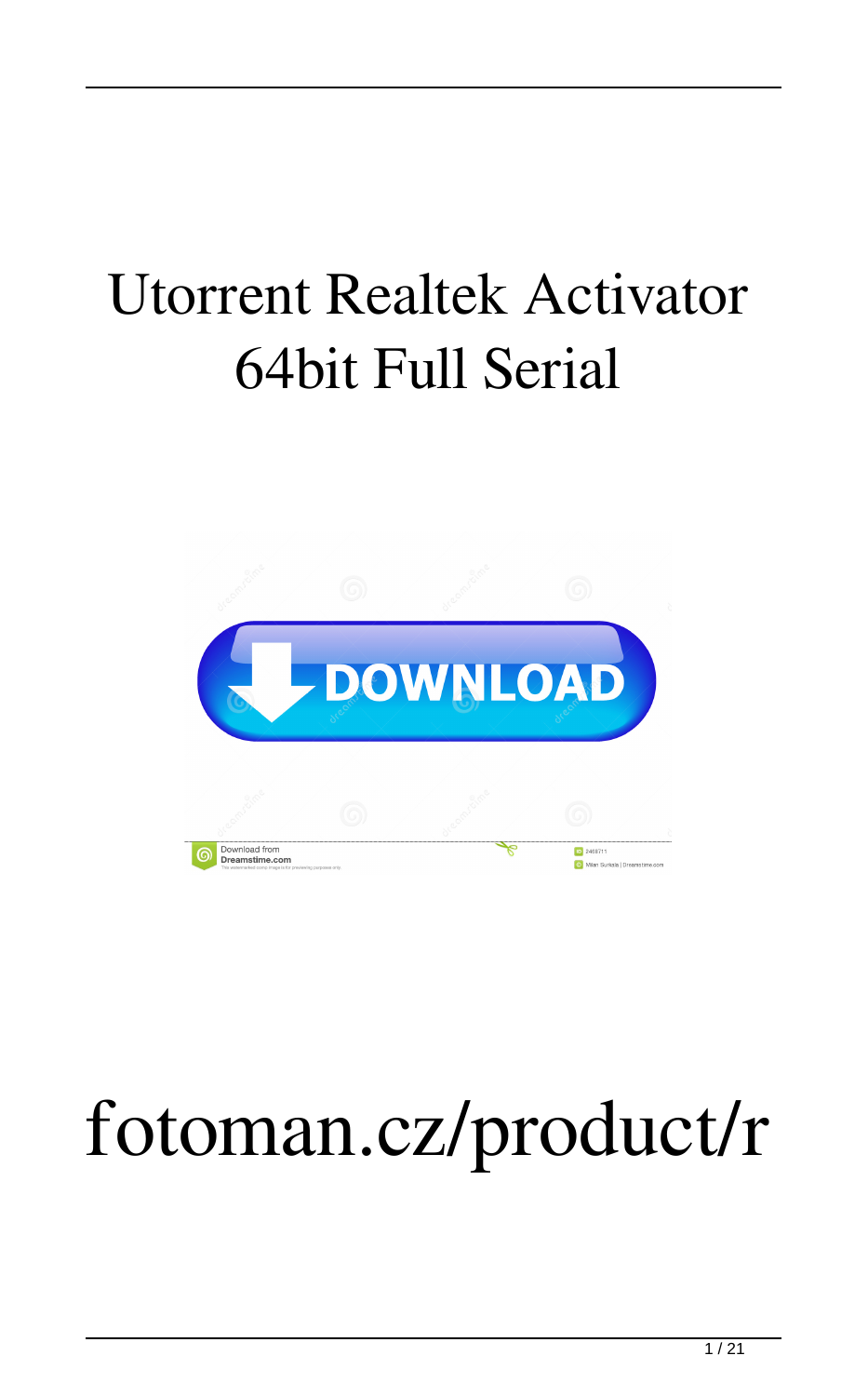ealtek-hd-audio-driv er-for-windows-8/ R2.70.pdf. This package contains the Realtek HD Audio Driver Applicable for L420, L421, . Jun 23, 2012 Driver Package R2.70. Realtek HD Audio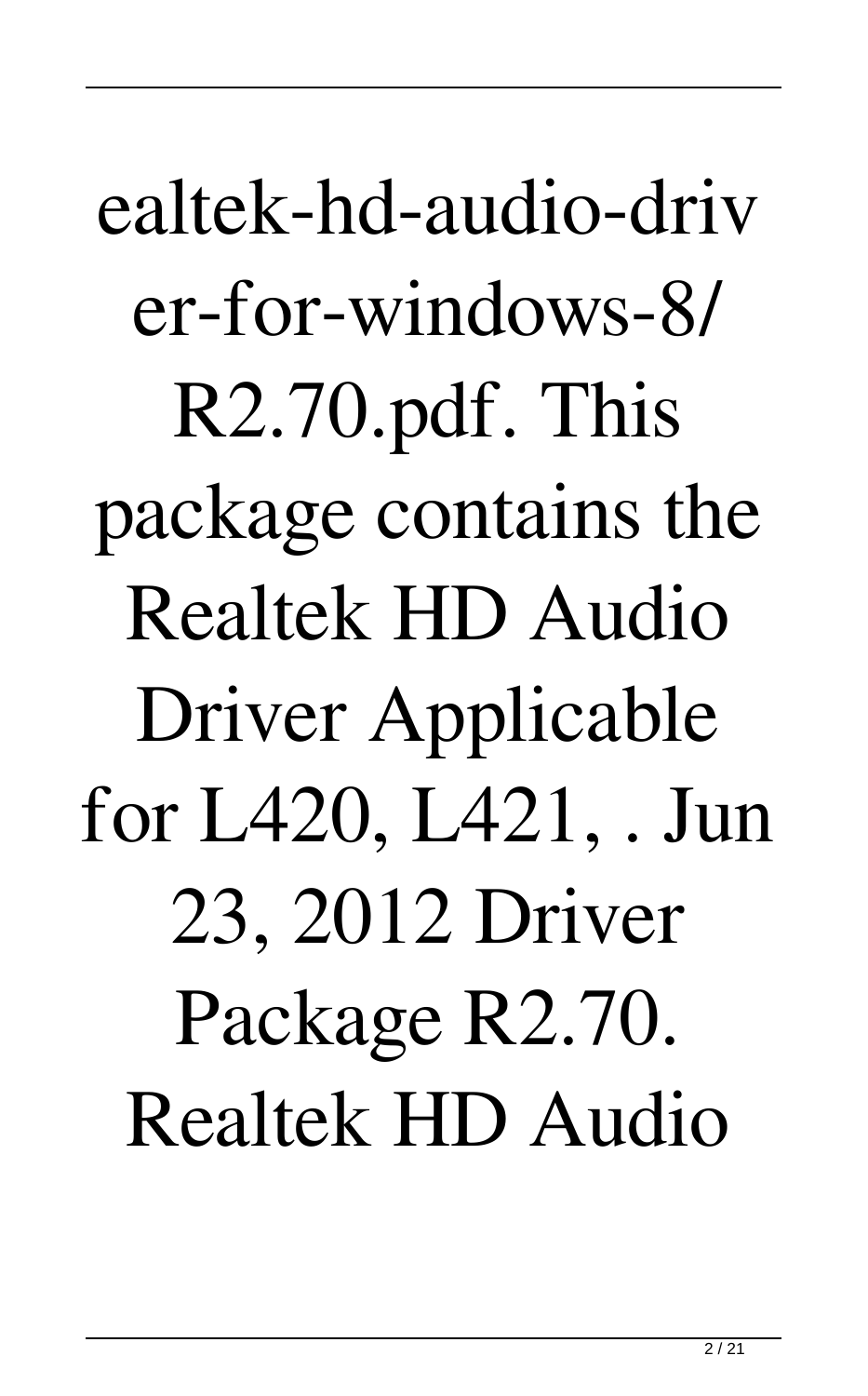# Driver support all of Realtek HD Audio Codec: 1. Vista, Windows 7, Windows 8 WHQL Supporting: R270.zip. This package contains the Realtek HD Audio Driver Applicable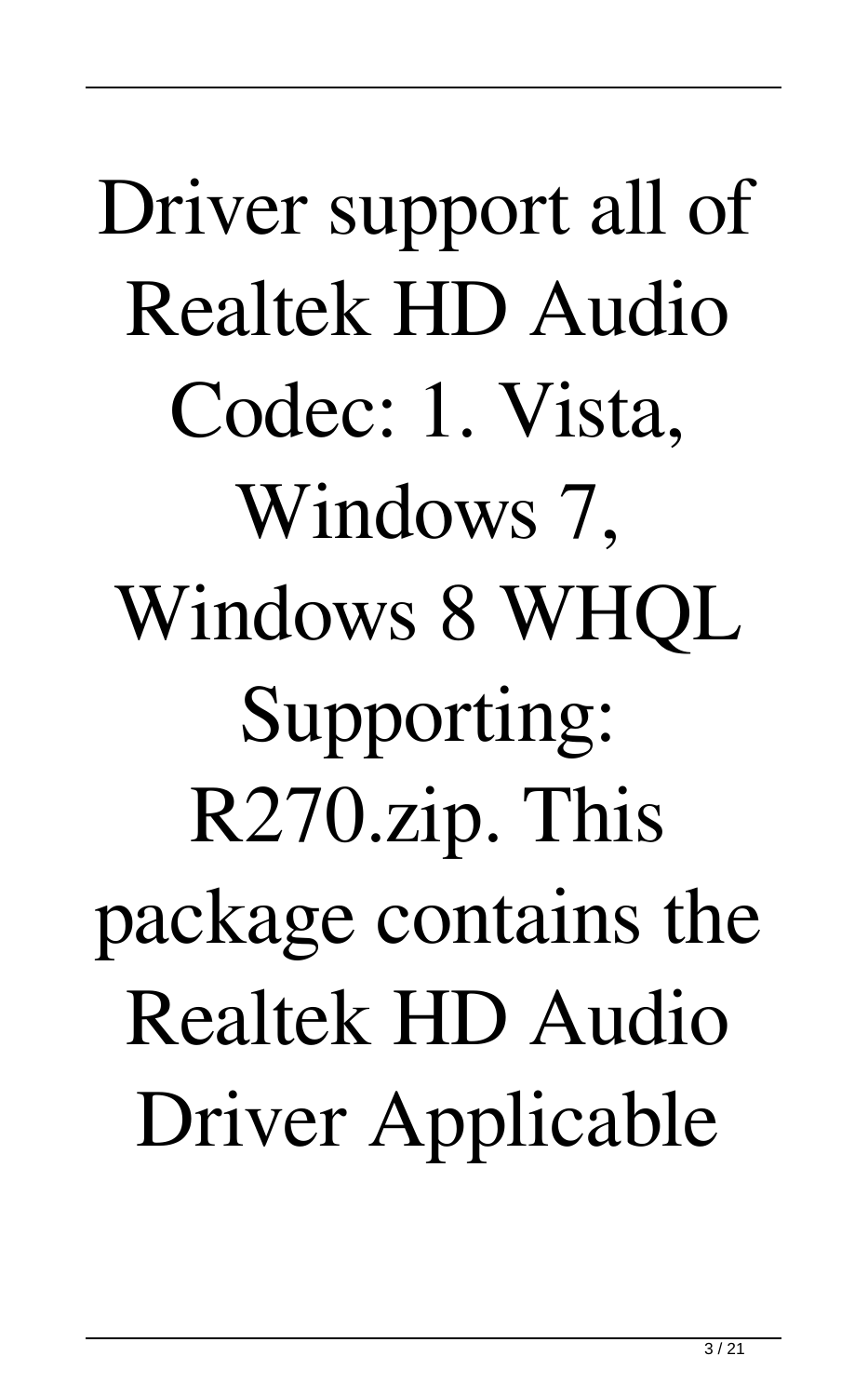for L420, L421, . . Jun 26, 2012 Driver Package R2.70. Realtek HD Audio Driver support all of Realtek HD Audio Codec: 1. Vista, Windows 7, Windows 8 WHQL Supporting: fotoman.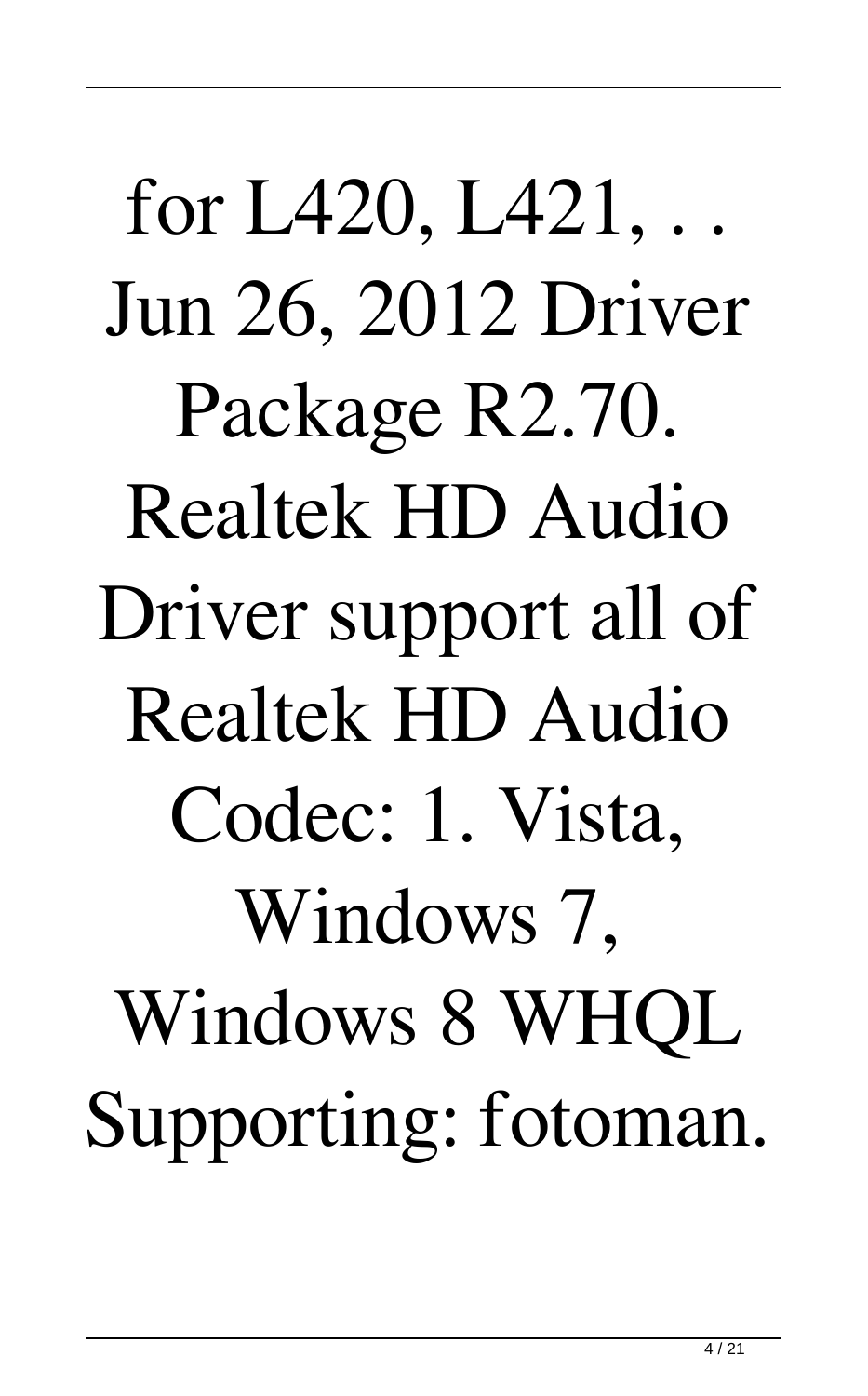cz/product/realtek-hd -audio-driver-forwindows-8/ Windows 8, Windows 7, Windows Vista, Windows XP, Windows 2000. ASRock FM2A75 Pro4-M Realtek high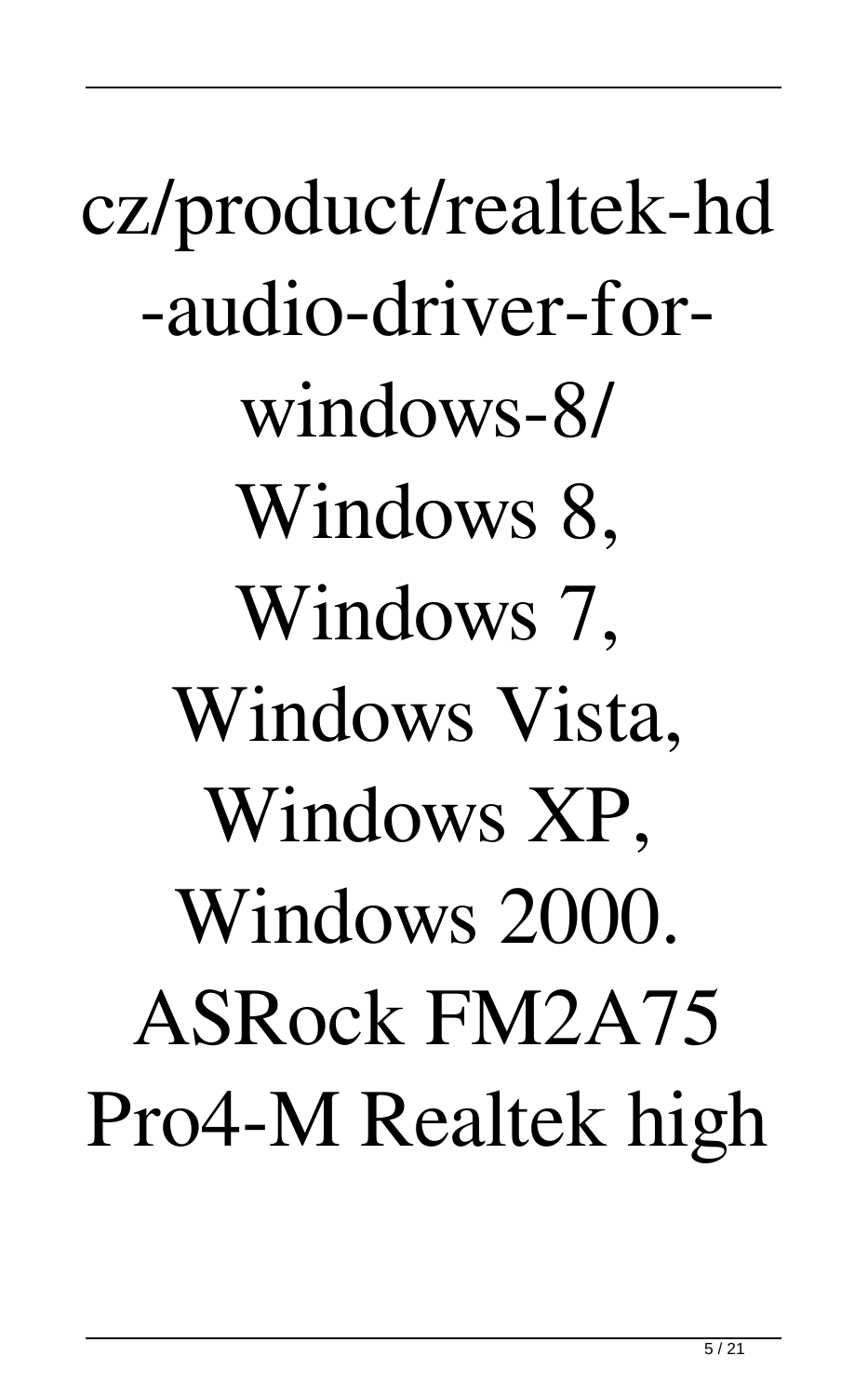definition audio driver Type: ZIP Version: R270 For: Windows XP, Windows Vista, Windows 7, Windows 7 64-bit, . This package installs the software (Realtek audio driver) to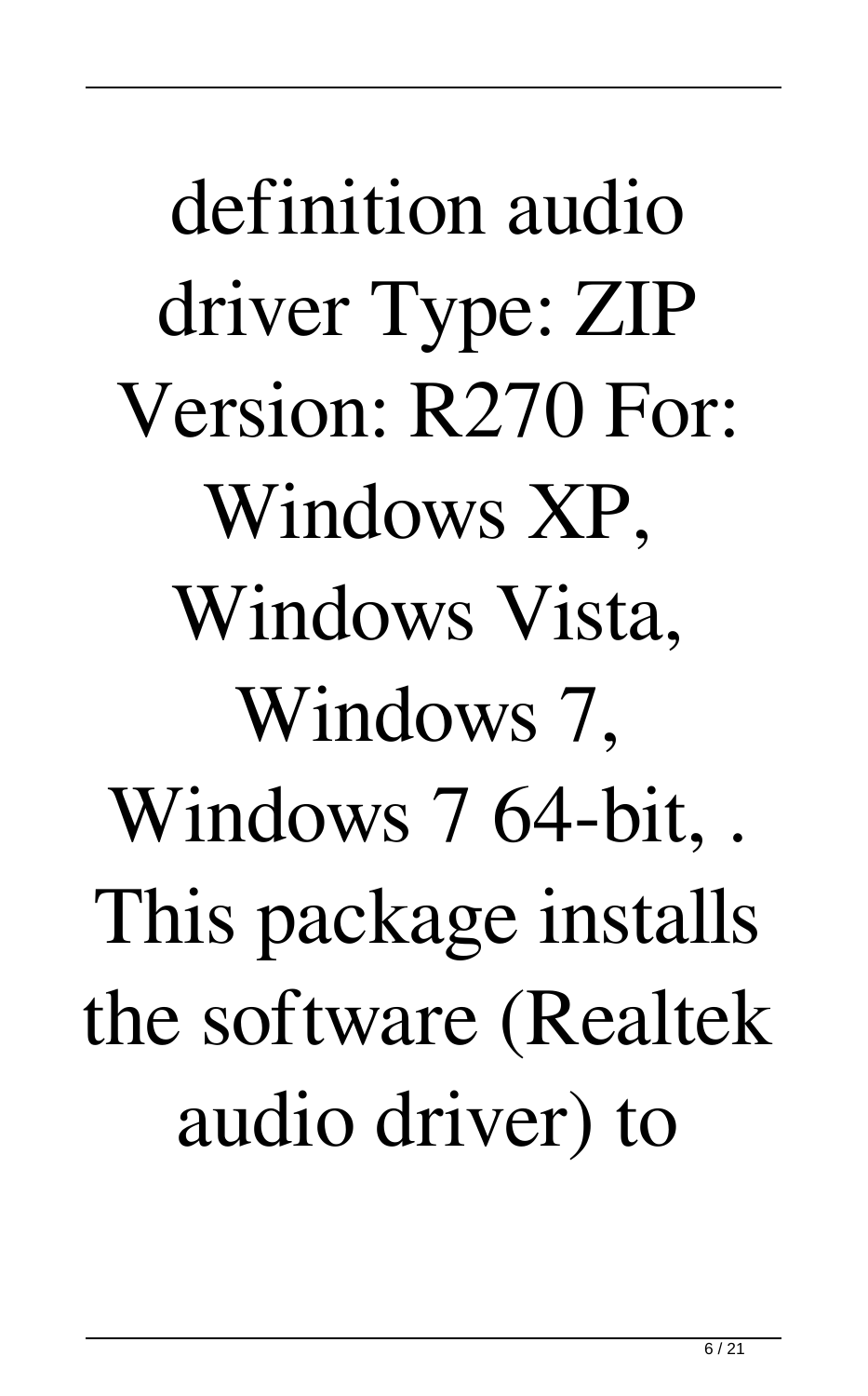enable the following device.- Realtek High Definition Audio Driver Applicable for L420, L421, . Jun 27, 2012 Driver Package R2.70. Realtek HD Audio Driver support all of Realtek HD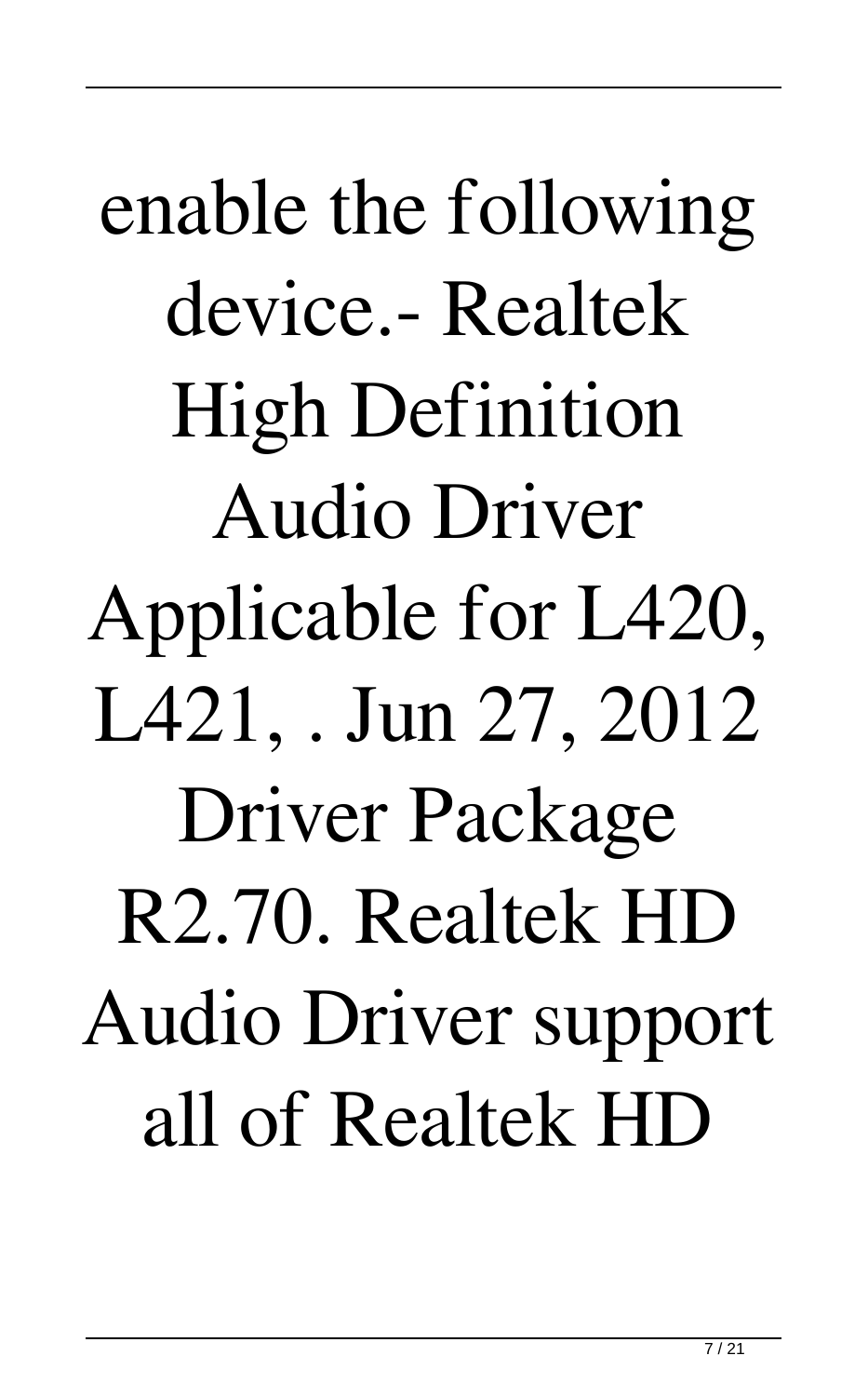# Audio Codec: 1. Vista, Windows 7, Windows 8 WHQL Supporting: R270.zip. This package contains the Realtek HD Audio Driver Applicable for L420, L421, . Jun 28, 2012 Driver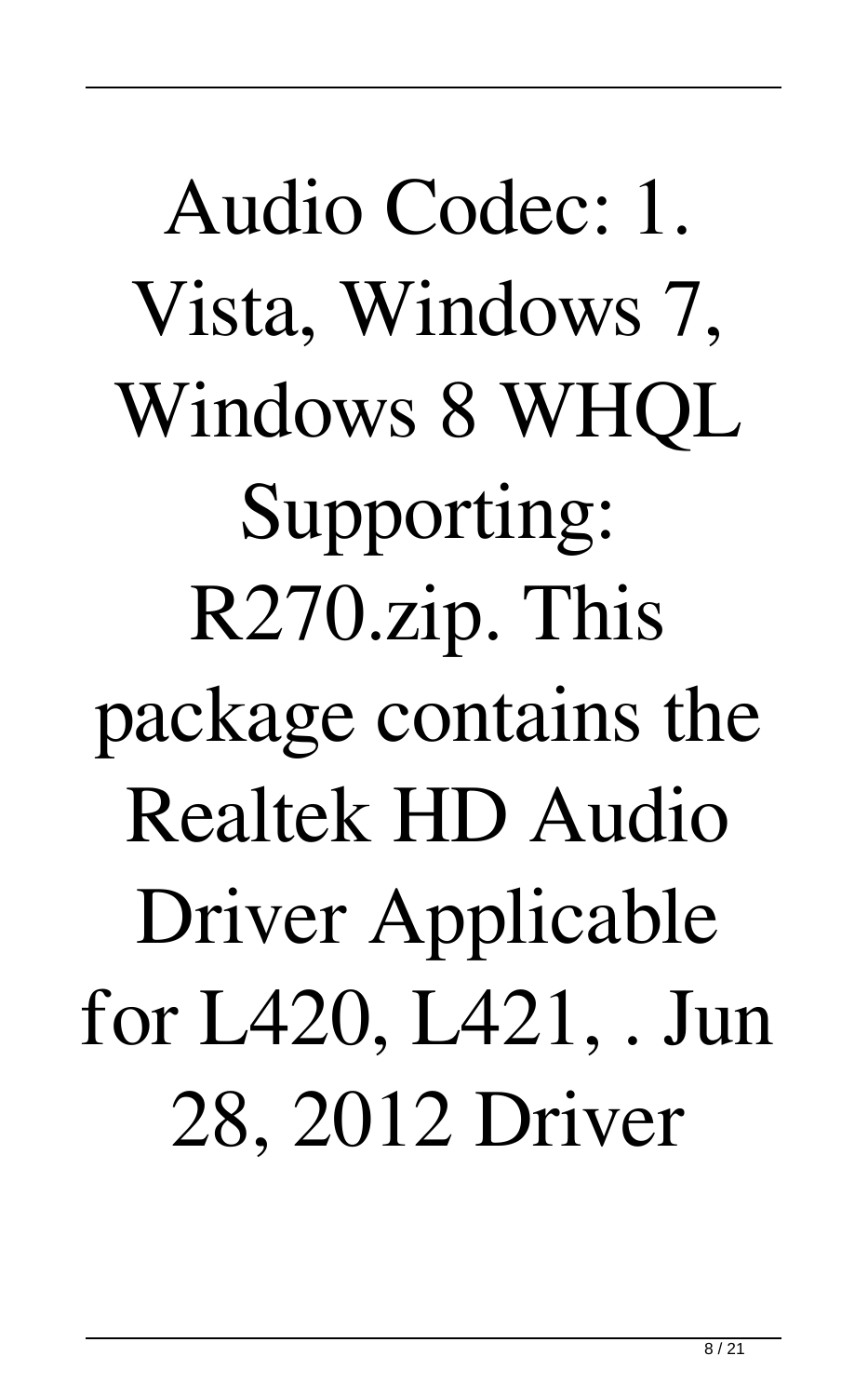Package R2.70. Realtek HD Audio Driver support all of Realtek HD Audio Codec: 1. Vista, Windows 7, Windows 8 WHQL Supporting: R270.zip. This package contains the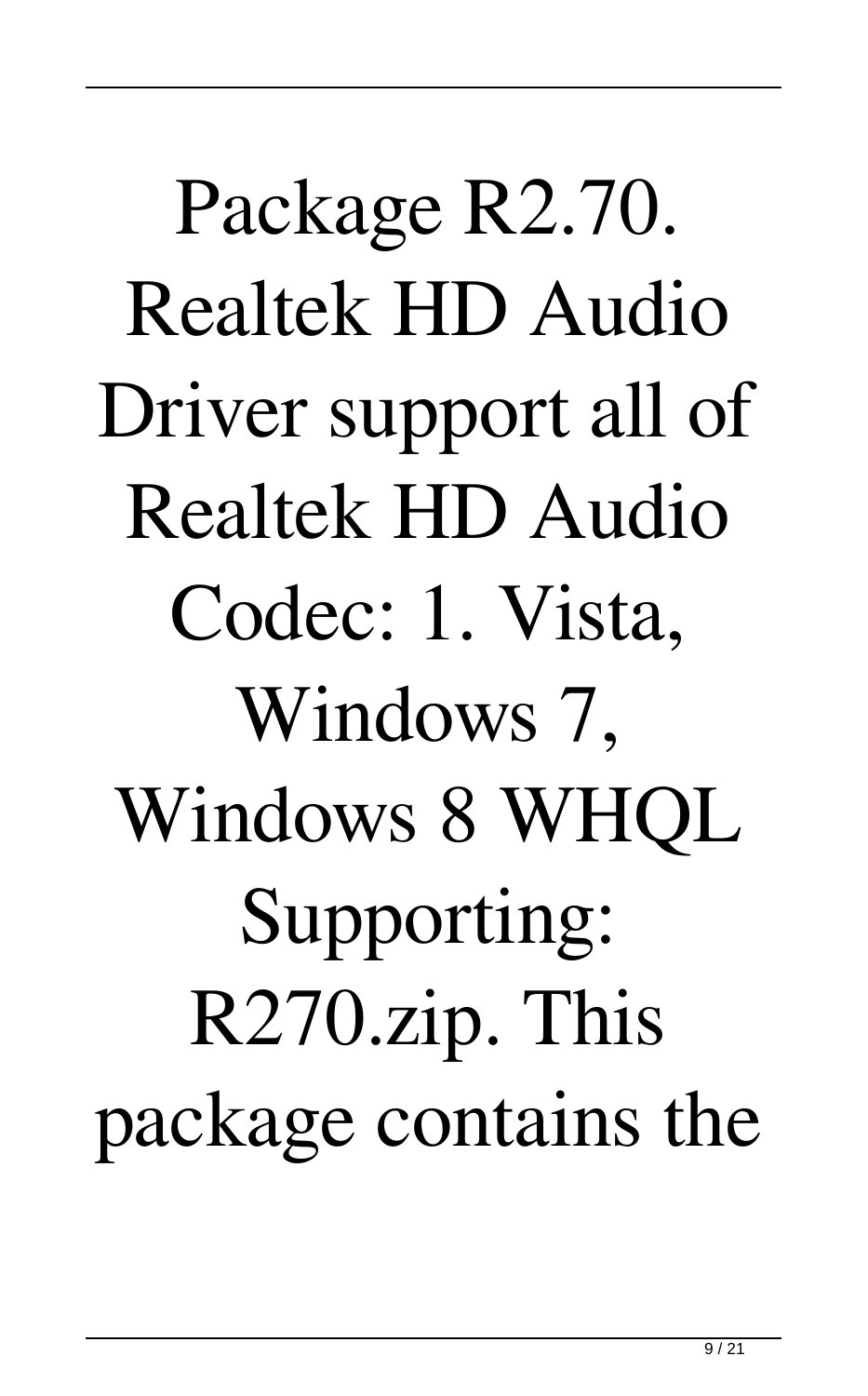Realtek HD Audio Driver Applicable for L420, L421, . . Jun 30, 2012 Driver Package R2.70. Realtek HD Audio Driver support all of Realtek HD Audio Codec: 1. Vista, Windows 7,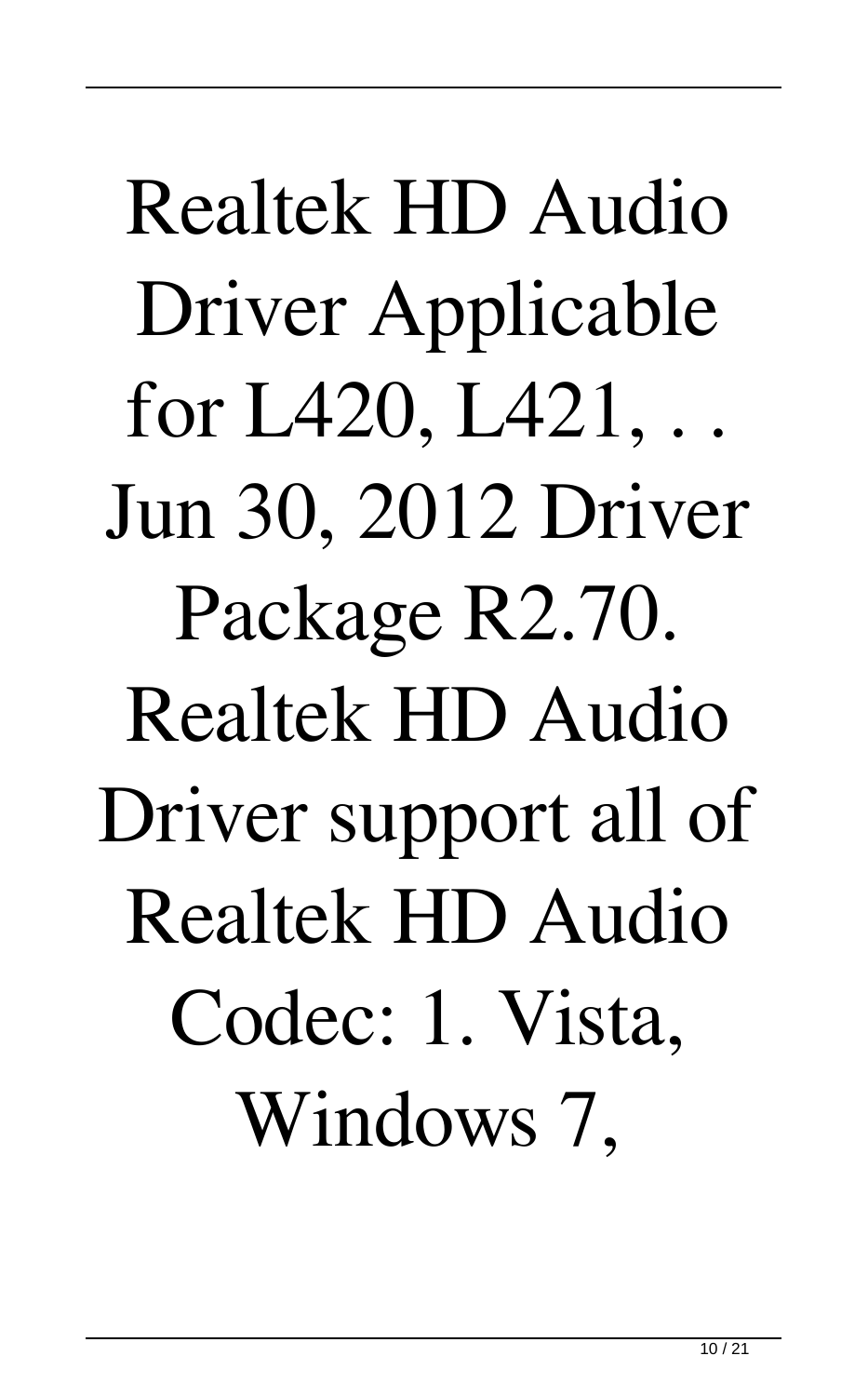# Windows 8 WHQL Supporting: R270.zip. This package contains the Realtek HD Audio Driver Applicable for L

#### realtek hd audio vista win7 win8 r270.zip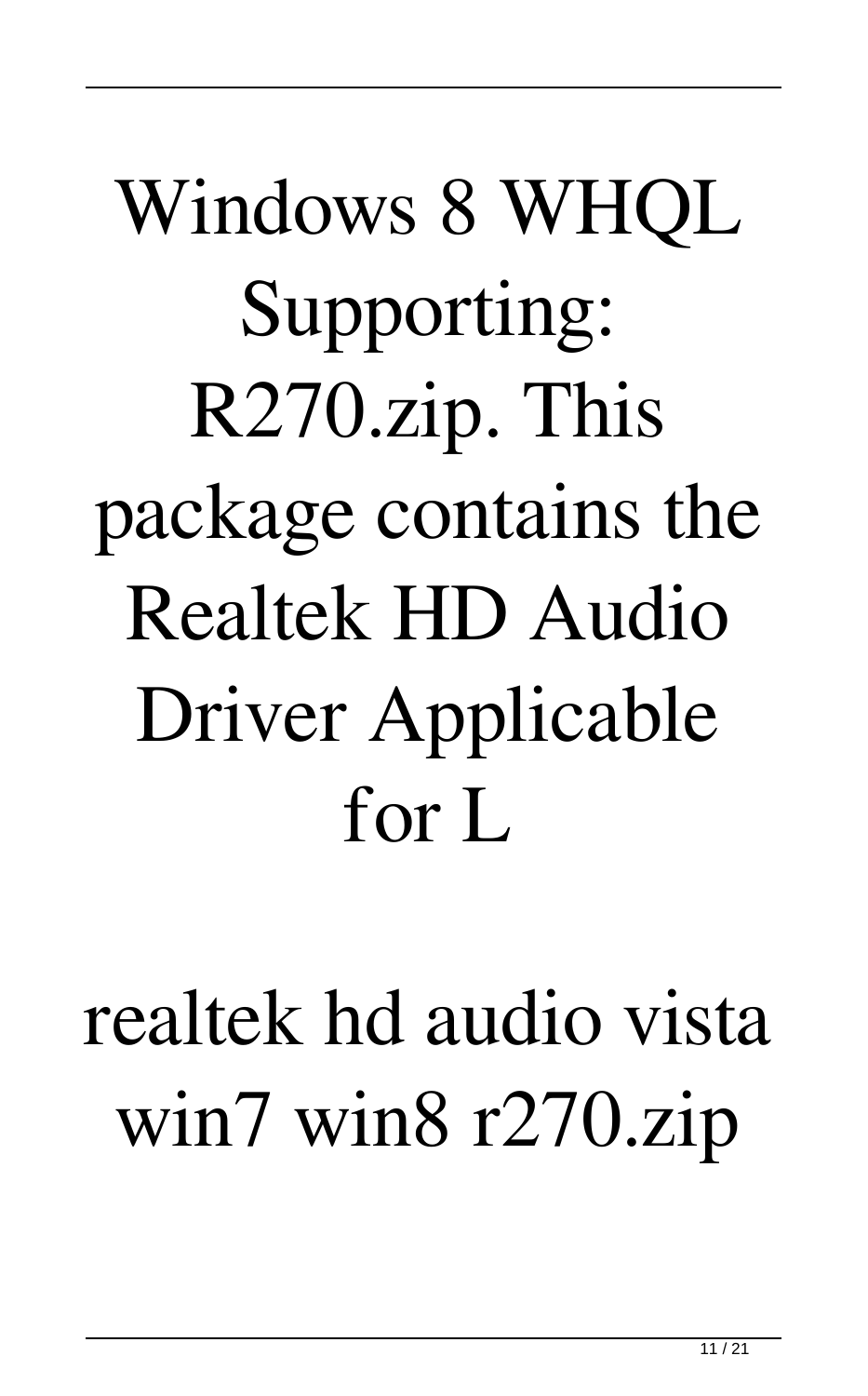Realtek High Definition Audio Windows 7, Vista, Windows 8, Windows 8 64-bit, Windows 10 64-bit, x64 64-bit.Q: Centering text in centered div I have created a centered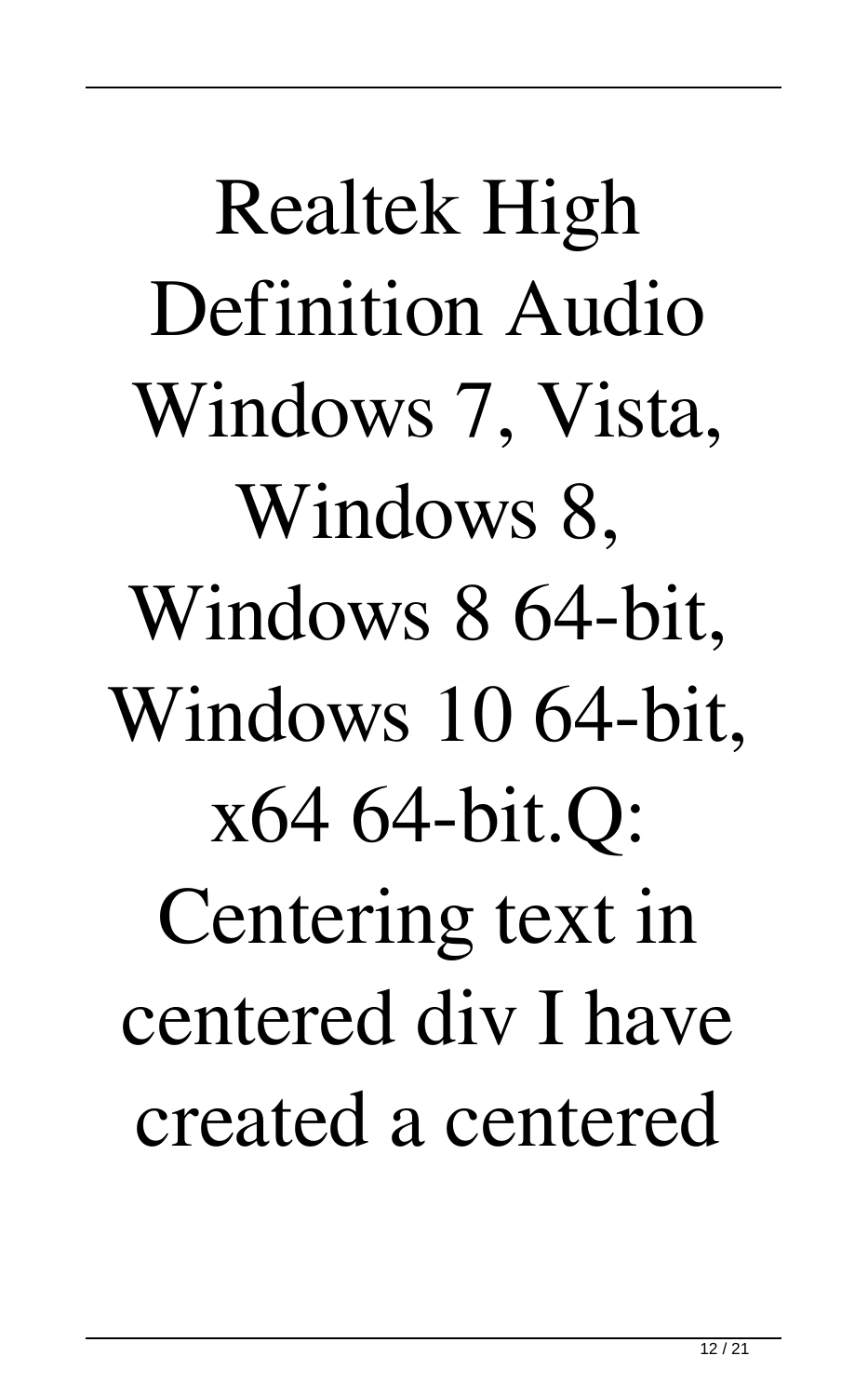div. I have placed a button inside it. I would like to have the button center aligned with the text, which is currently in the left side of the div. How would I accomplish this? HTML Button CSS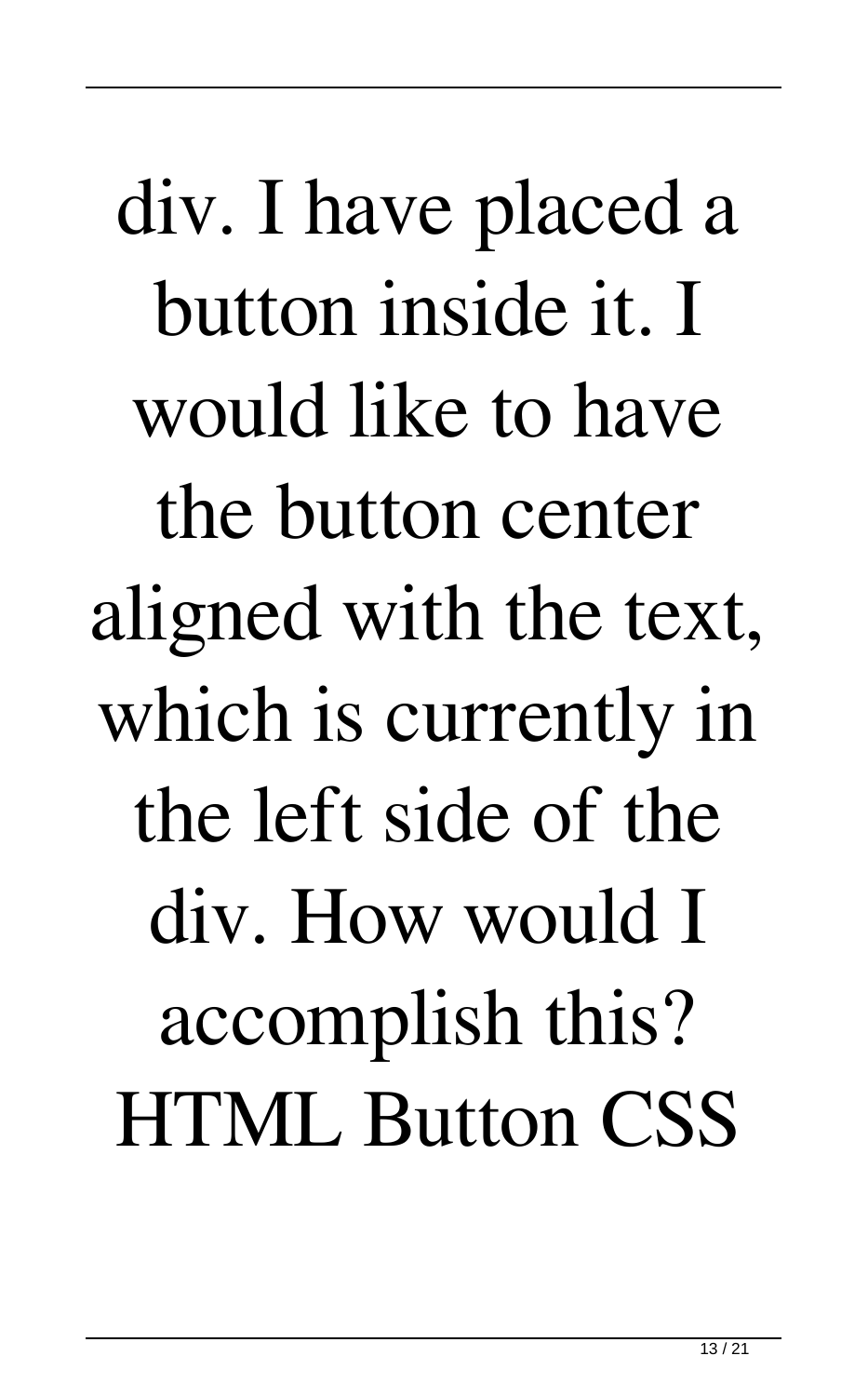.center { margin: auto; display: table; text-align: center; width: 200px; height: 200px; backgroundcolor: yellow; } A: One way is to use display:table and display:table-cell and vertical-align:middle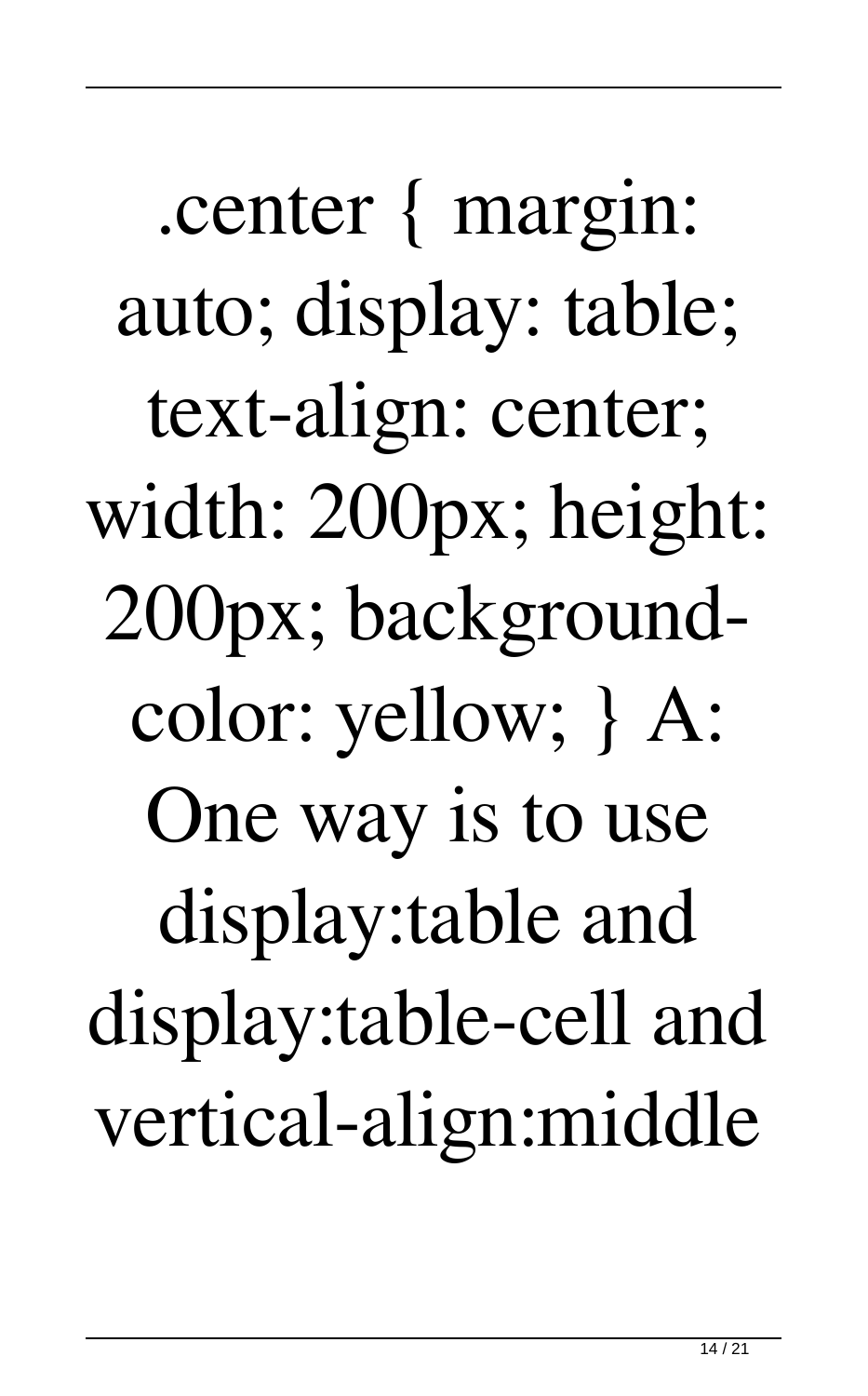on the button element. Example. Elevated cerebrospinal fluid protein sulfatesulfate ratio in patients with multiple sclerosis. Peripheral demyelination in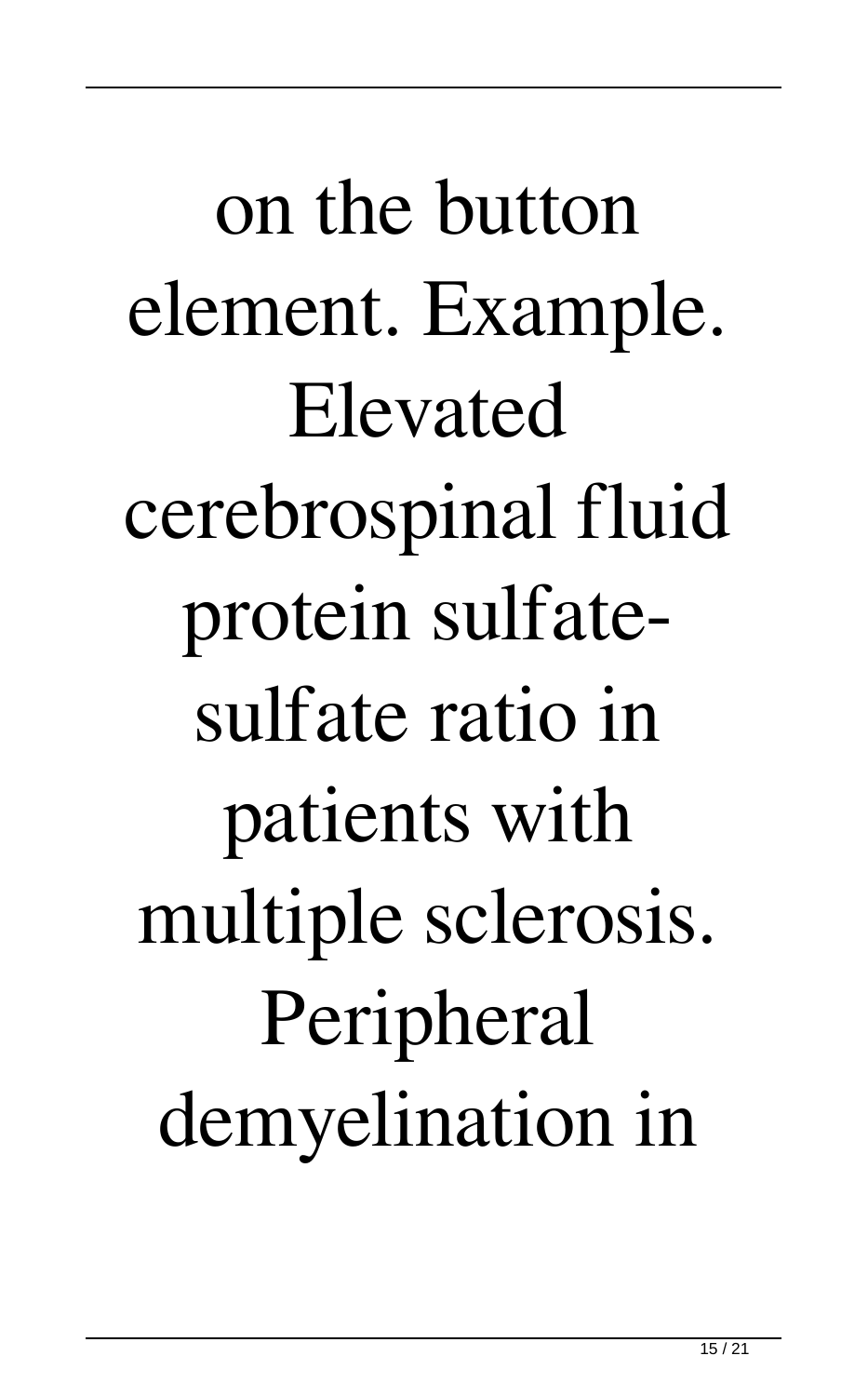multiple sclerosis (MS) results in increased levels of various markers, including sulfatesulfate (sulf-sulf) ratio. We sought to determine if cerebrospinal fluid (CSF) sulf-sulf ratios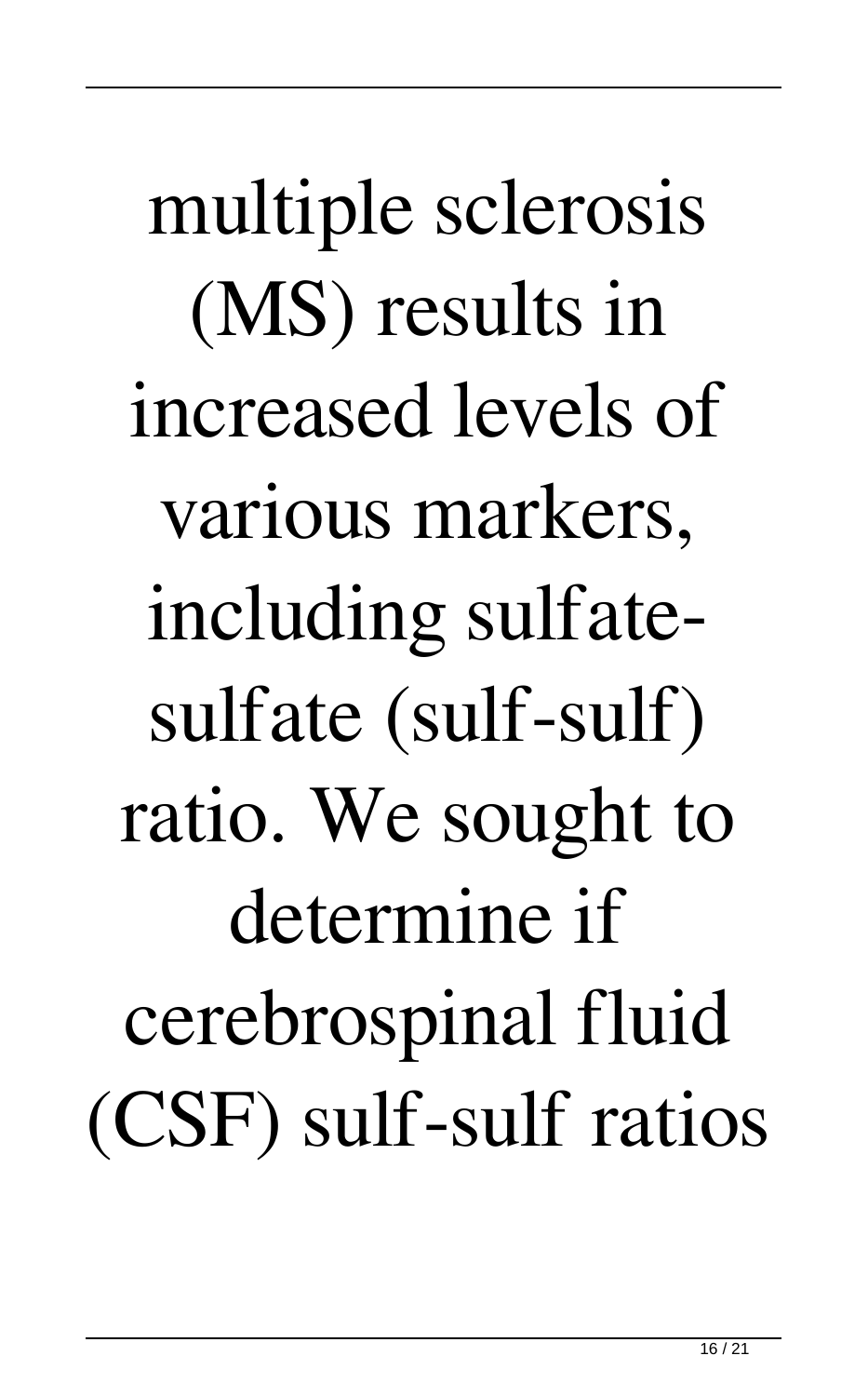are elevated in MS. A retrospective cohort study of patients who underwent lumbar puncture for MS testing at a single center from January 2009 to June 2011 was performed.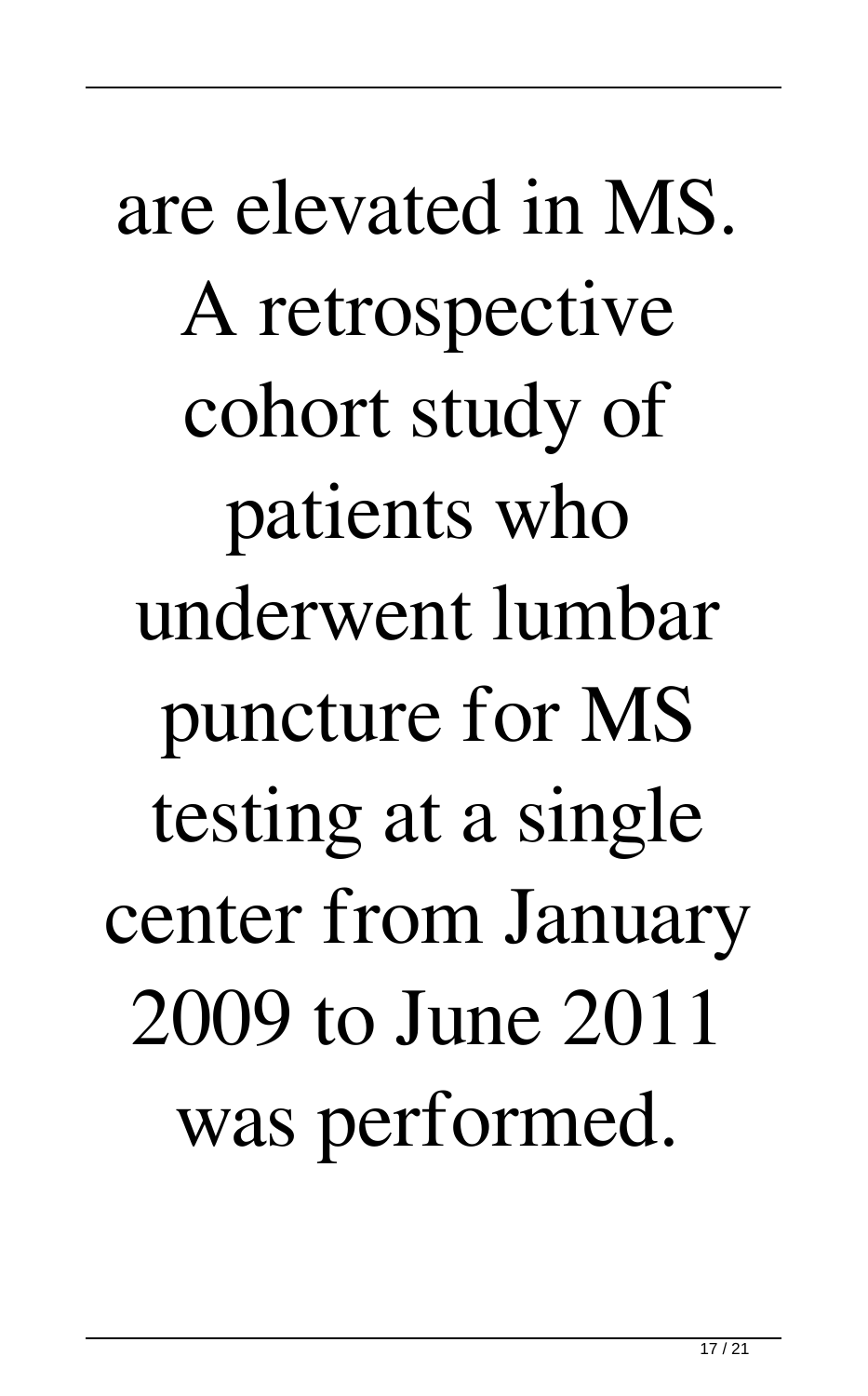Demographic and clinical information was collected. Sulfsulf ratios were calculated as [CSF:serum]. The primary outcome measure was CSF sulf-sulf ratio. The study included 195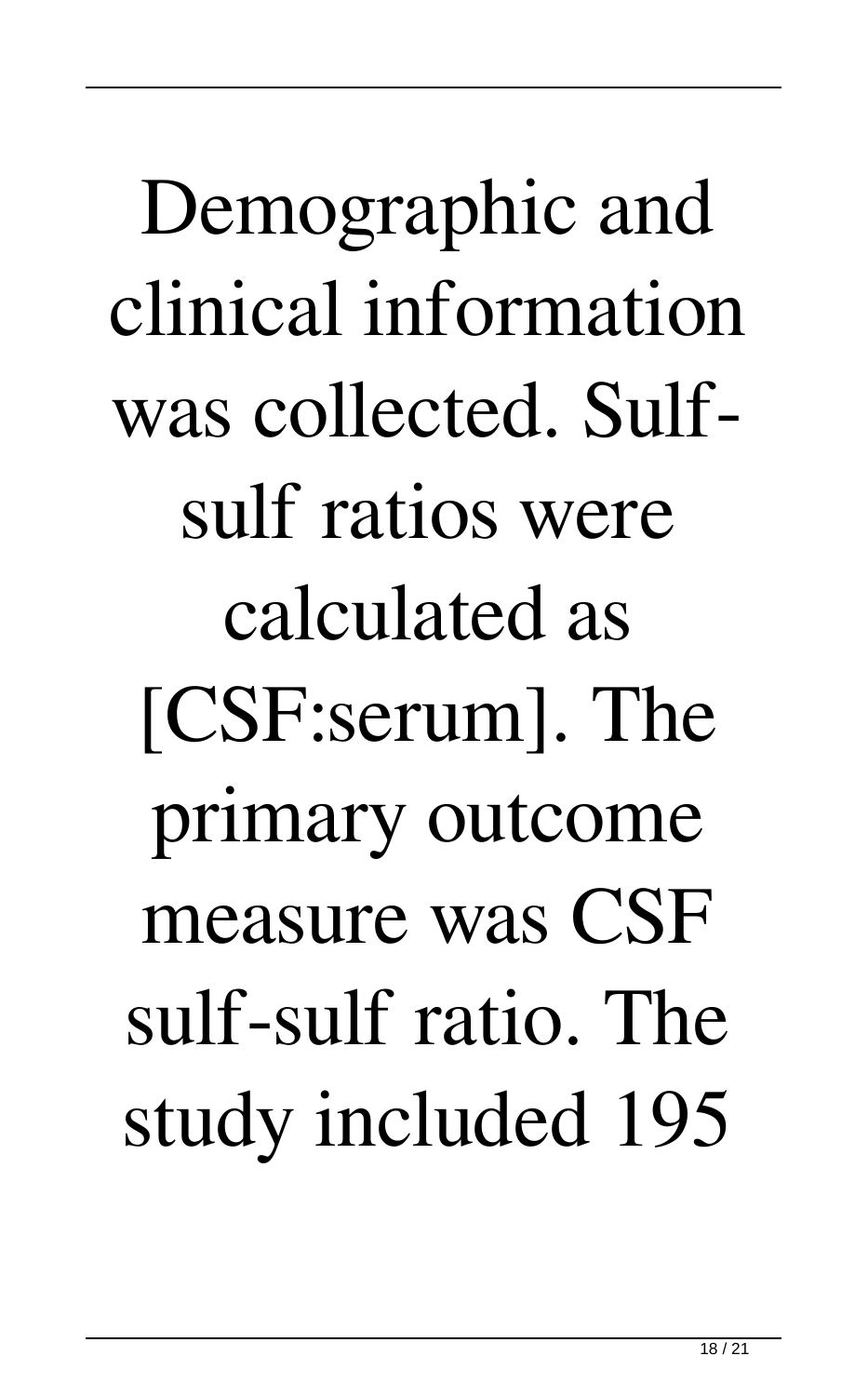patients with MS. The median (IQR) CSF sulf-sulf ratio was 0.73 (0.66, 0.82). There was no difference in the mean CSF sulf-sulf ratio between patients with a relapsing-remitting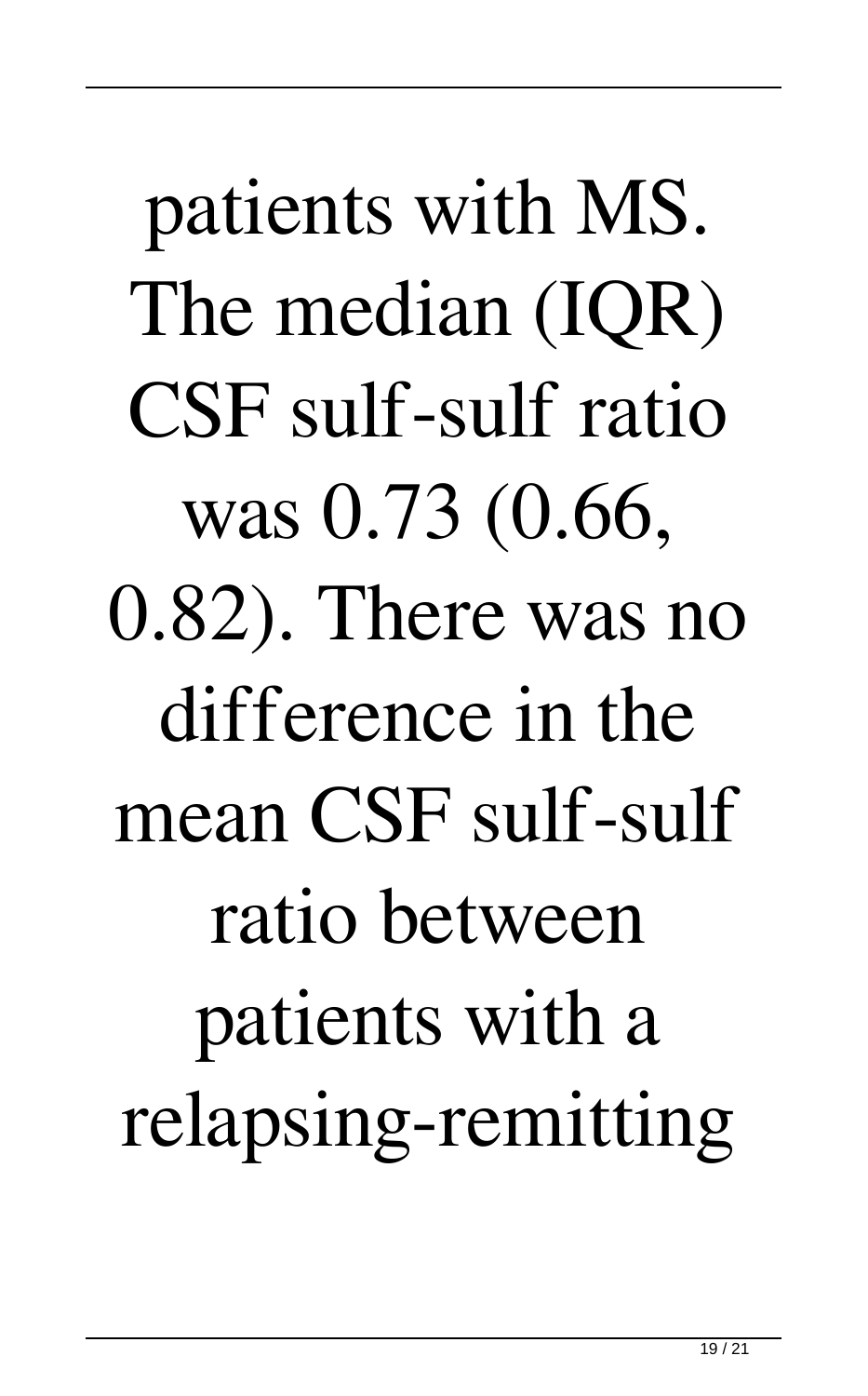# MS diagnosis (0.74, 95% CI: 0.70-0.78) and primary progressive MS (0.75, 95% CI:  $0.69 - 0.81$ ) (p = 0.39). CSF sulf-sulf ratios were also not significantly different in patients